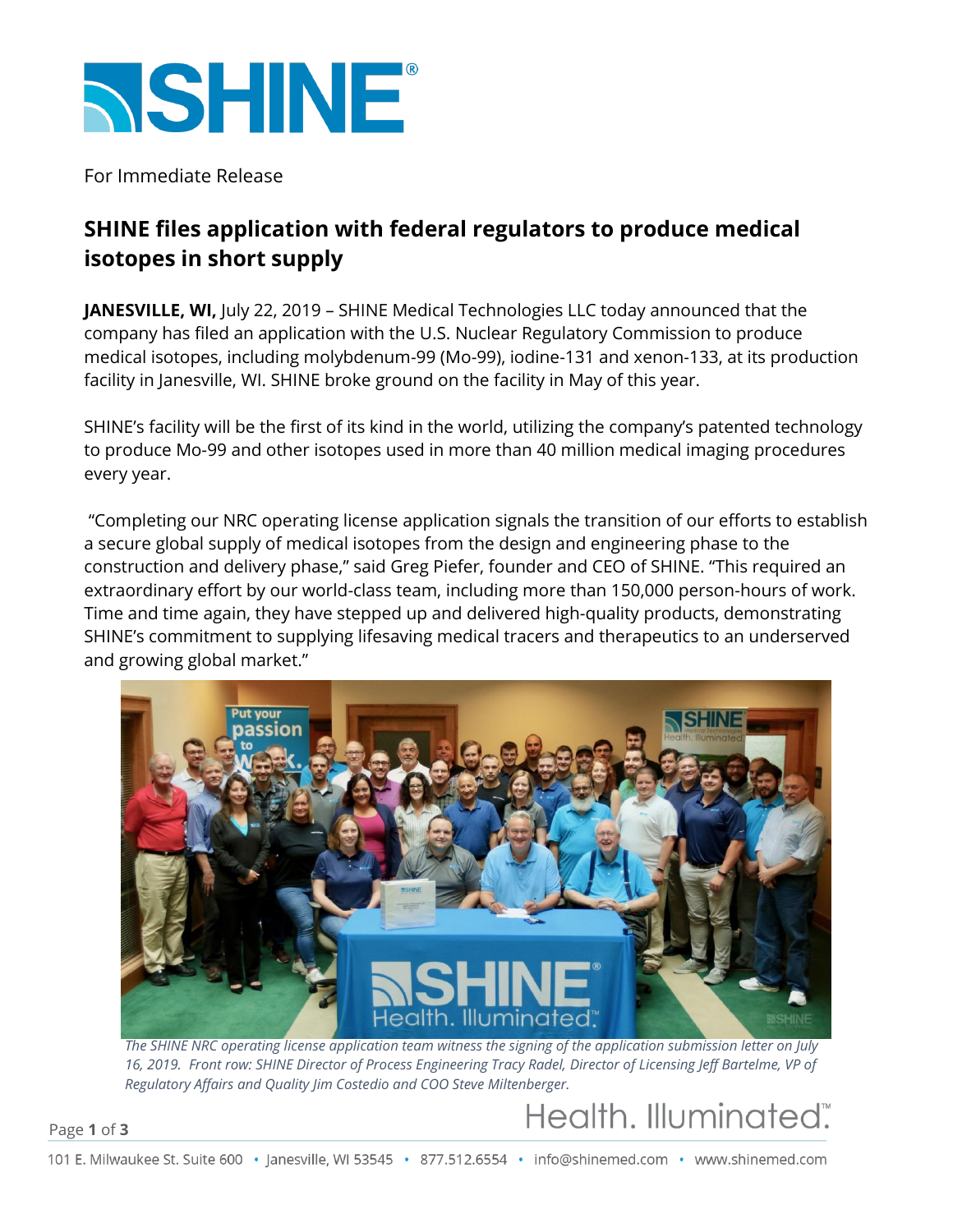# **NSHINE®**

There are only four major facilities in the world that produce one of the most important isotopes, Mo-99, despite its widespread use in heart stress tests, cancer staging and other medical applications. Chronic global shortages of Mo-99 routinely and significantly affect the diagnosis and treatment of patients around the world.

"SHINE's fusion-fission technology enables us to produce Mo-99 more safely, cleanly and efficiently than conventional reactor-based technologies," Piefer said. "The completion of this milestone should signal to the market that SHINE is on track to help end isotope shortages once the Janesville production facility, capable of producing more than one-third of global demand for Mo-99, is online."

"The best way to secure the future is to create it and the submission of our NRC application is the latest example of SHINE creating an exciting, productive future," said Jim Costedio, SHINE's vice president of regulatory affairs and quality. "SHINE's application represents years of tireless work by a team that included not just our regulatory and engineering groups, but outstanding people from across the company. We look forward to working with the NRC staff during the review of our application."

#### **About Medical Isotopes**

Medical isotopes are radioisotopes that are used in the diagnosis and treatment of disease. Molybdenum-99 (Mo-99) is a radioisotope that decays into the diagnostic imaging agent technetium 99m (Tc-99m). The workhorse of nuclear medicine, Tc-99m is used in more than 40 million medical imaging procedures each year, primarily in stress tests to diagnose heart disease and to stage cases of cancer. SHINE was founded to deploy a safe, cost-effective and environmentally friendly technology to produce a variety of medical isotopes, including Mo-99. Roughly one percent of all Mo-99 in the world decays every hour, meaning it must be produced continuously. Current production is limited to only a handful of government-owned nuclear research reactors, the majority of which are overseas.

#### **About SHINE Medical Technologies LLC**

Founded in 2010, SHINE is a development-stage company working to become a manufacturer of radioisotopes for nuclear medicine. The SHINE system uses a [patented, proprietary manufacturing](https://shinemed.com/demonstrated-technology/)  [process](https://shinemed.com/demonstrated-technology/) that offers major advantages over existing and proposed production technologies. It does not require a nuclear reactor, uses less electricity, generates less waste and is compatible with the nation's existing supply chain for Mo-99. In 2014, SHINE announced the execution of Mo-99 supply agreements with [GE Healthcare](https://shinemed.com/shine-medical-technologies-to-supply-moly%E2%80%9099-to-ge-healthcare/) and [Lantheus Medical Imaging.](https://shinemed.com/shine-signs-second-mo-99-supply-agreement/) In 2015, with the help of Argonne National Laboratory, GE Healthcare demonstrated that SHINE Mo-99 can act as a drop-in replacement for reactor-based Mo-99. In 2016, SHINE received regulatory approval from the

## Health. Illuminated".